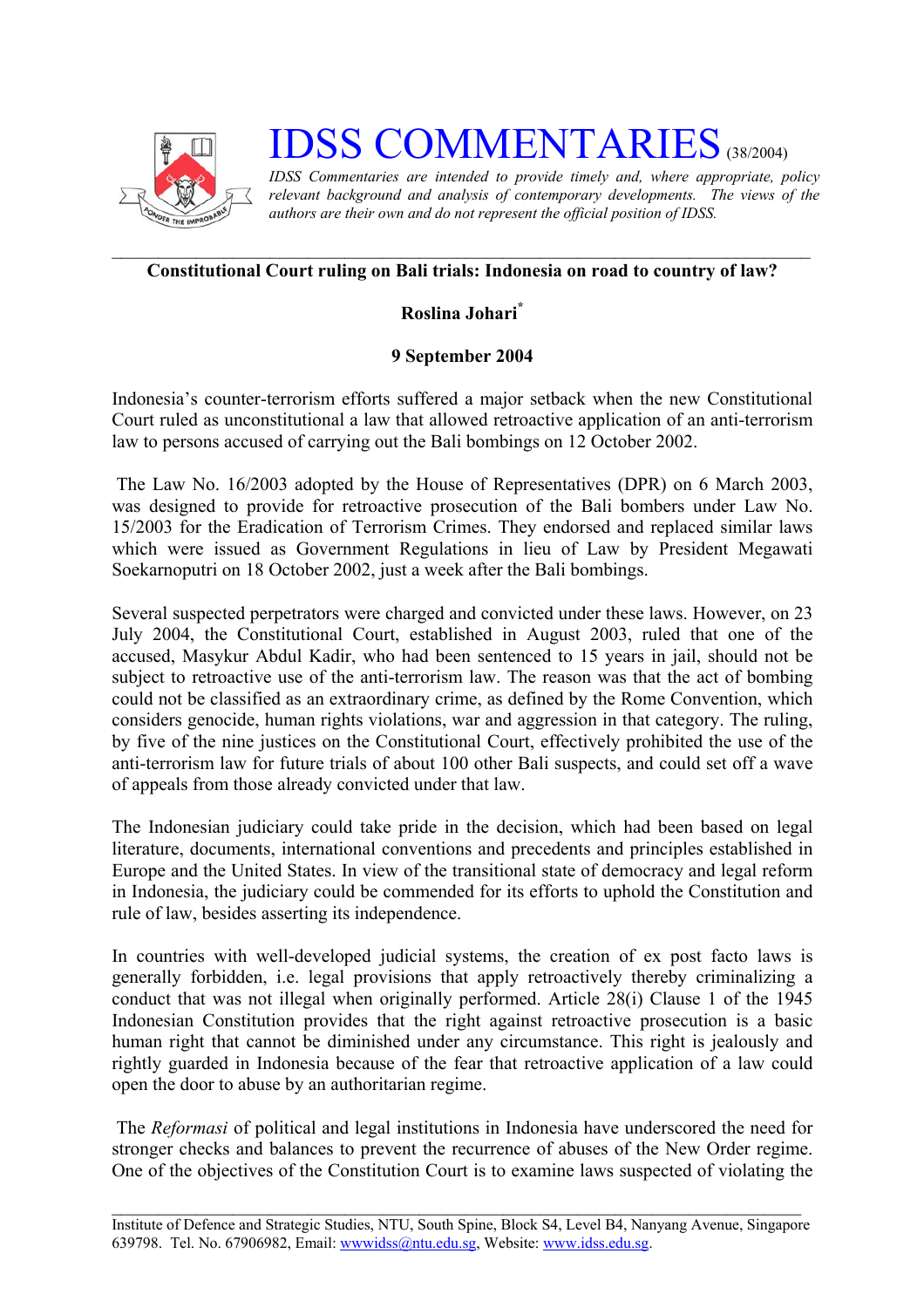Constitution. The Court won general approval when it ruled against Law No 16/2003, which provided for retroactive use of Law No 15/2003. However, the ruling did not nullify the law No 15/2003 itself, which empowers prosecution of acts of terrorism carried our after the promulgation of the law.

### **Controversy on implications**

Controversy continues on the implications of the ruling. The Minister of Justice and Human Rights, Yusril Mahendra, asserted that while the Government respected and would abide by the ruling of the Constitutional Court, the sentences passed on those who had been tried for the Bali bombings, would remain in force.

Legal experts are divided on this interpretation. Some point to Article 58 of the Constitutional Court Law, which states that the law was presumed to be legal when the case was being heard. However, once the court decided that the law was unconstitutional then it became invalid from the time of its enactment. Others argue that if a law is found to be unconstitutional it does not mean it's necessary to rectify all the actions taken under its provisions. It is not practical to undo all the damage done in history, if any. As the Constitutional Court did not even exist when the Bali bombing occurred, its jurisdiction could not stretch back in time. These experts say that the enactment of the laws and the retroactive provisions need to be understood against the extraordinary circumstances prevailing after the Bali carnage.

For a transitional democracy like Indonesia, the independence of the judiciary is crucial in erasing the public's perception of corruption and abuse of the system. They want to see a clear separation of powers between various organs of the state and the independence of the judiciary to be upheld. The Constitutional Court's ruling was a landmark in establishing this separation and independence of the judiciary, and augurs well for the system of checks and balances to be put in place and consolidated.

Nevertheless, it does not mean that Indonesia has exhausted its legal instruments to administer justice, should those convicted under the anti-terrorism law exercise their right of appeal. Even those who have exhausted their routes to appeal can now appeal for a judicial review and/or presidential pardon. By the same token the prosecutors can push for retrials under the Criminal Code. However, this raises the issue of double jeopardy. Should a retrial take place, the legality of every shred of evidence and the manner by which it is gathered, will be scrutinized by the defence. Still the forensic evidence collected with the help of foreign experts should withstand the closest scrutiny. Even under the Criminal Code the Bali bombers would not be able to walk free, as many would think.

#### **Prosecuting terrorists; protecting human rights**

Indonesia is one of the few countries in the world to have prosecuted terrorists since September 11, 2001. While the government deserves to be commended for its efforts, there is no cause for violating the Constitutional rights of its citizens in the hasty attempt to satisfy international demands. The Constitutional Court ruling therefore is right and proper.

Elsewhere in the world, concerns have been raised about the extraordinary legal provisions adopted to deal with terrorism. Once the military tribunals begin hearings of the Guantanamo Bay detainees and the courts process begins in Europe, more issues concerning human rights